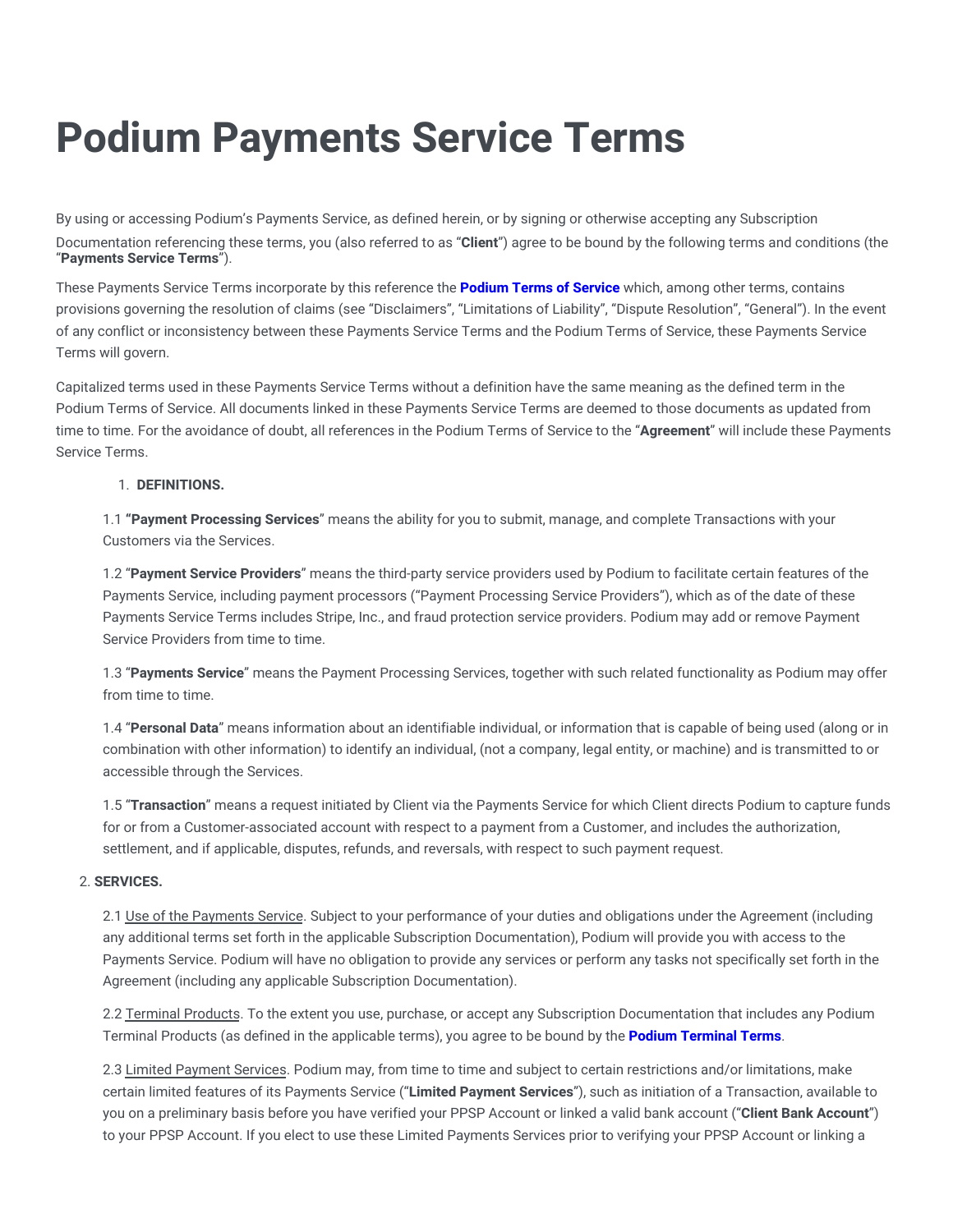valid Client Bank Account to your PPSP Account, you understand and agree that Podium will not be able to complete the Transaction(s), including the settlement and disbursement of corresponding funds unless and until you connect a valid Client Bank Account. Any funds associated with your incomplete Transaction(s) will be considered Unclaimed Funds (as defined below) and will be treated accordingly.

2.4 Stored Credentials. Podium may enable functionality in the Payments Service that allows your Customers to store and reuse payment credentials. Stored credentials may be stored on your behalf, or on your Customer's behalf. If credentials are stored on your behalf, you may subsequently instruct Podium to initiate a Transaction with that Customer using those credentials, provided that you do so in compliance with: (i) the express consent that you have received from the Customer, as documented in writing; and (ii) these Payments Service Terms and the PPSP Agreement. Podium may decline to process any such Transaction that you initiate until it is satisfied that you have met this compliance obligation. If credentials are stored on behalf of a Customer, then you may not use those credentials to initiate a Transaction – it is up to the Customer to decide whether to reuse those credentials to complete a Transaction. You are not entitled to use stored credentials other than as specified in this section, and you will never be entitled to directly access or export stored credentials.

## 3. **PAYMENT PROCESSING SERVICES**

3.1 Account Registration. Client may access and fully use the Payment Processing Services only after a Payment Processing Service Provider account ("**PPSP Account**") for Client has been activated and verified within Podium's platform. You agree and acknowledge that activation of a PSPP Account is subject to approval by the relevant Payment Processing Service Provider, and such Payment Processing Service Provider may suspend or terminate your PPSP Account at any time in accordance with the PPSP Agreement (as defined below). The information you provide to Podium to facilitate the activation and verification of your PPSP Account must be accurate, current, and complete. Until you have submitted, and Payment Processing Service Provider has reviewed and approved, all required information, your access (if any) to the Payment Processing Services will be on a preliminary, limited basis only, and Podium may terminate your access at any time and for any reason.

3.2 PPSP Agreement. Your use of the Payment Processing Services is conditional upon you accepting the terms and conditions imposed by the relevant Payment Processing Service Provider with respect to the aspects of the Payments Service that it facilitates (each a "**PPSP Agreement**"). By submitting Transactions via the Payment Processing Services, you must read and agree to PPSP Agreements of the Payment Processing Service Providers that facilitate the processing of payments. Currently, Podium uses Stripe, Inc. to enable the Payment Processing Services, and Stripe's PPSP Agreement is located at [https://stripe.com/connect-account/legal.](https://stripe.com/connect-account/legal) For the avoidance of doubt, Podium is not a party to any PPSP Agreement.

3.3 PPSP Account Management. This Agreement describes how your PPSP Account will be managed, including (i) the use and administration of any data about you, your Customers, or your Transactions that is provided to Podium, and (ii) action that may be submitted via Podium and your PPSP Account, such as initiating charges or refunds, handling chargebacks or disputes, and other functions that are or may become available through your PPSP Account. You consent to Podium's disclosure of data (which may include Personal Data) to each Payment Processing Service Provider and to each Payment Processing Service Provider's disclosure of data (which may include Personal Data) to Podium, as the case may be, for the purpose of facilitating the provision of the Payment Processing Services.

3.4 Responsibility for PPSP Compliance. Podium is not responsible for any non-compliance by Payment Service Provider with the terms of any PPSP Agreement, any laws, or payment method provider rules, or for the acts or omissions of any Payment Service Provider in providing services to you or your Customers.

3.5 Termination and Suspension by PPSP. If a Payment Processing Service Provider terminates or suspends your PPSP Agreement or PPSP Account, for any reason, Podium may immediately terminate or suspend your use of the Payment Processing Services, without any liability to you.

#### 4. **DATA USE.**

4.1 In addition to the Client's obligations under the Podium Terms of Service, Client agrees that where Client provides or makes available to Podium any Client Data (including without limitation, Personal Data about Customers) in connection with Client's use of the Payments Service, Client grants Podium and its affiliates the worldwide, non-exclusive, royalty-free, perpetual, fully-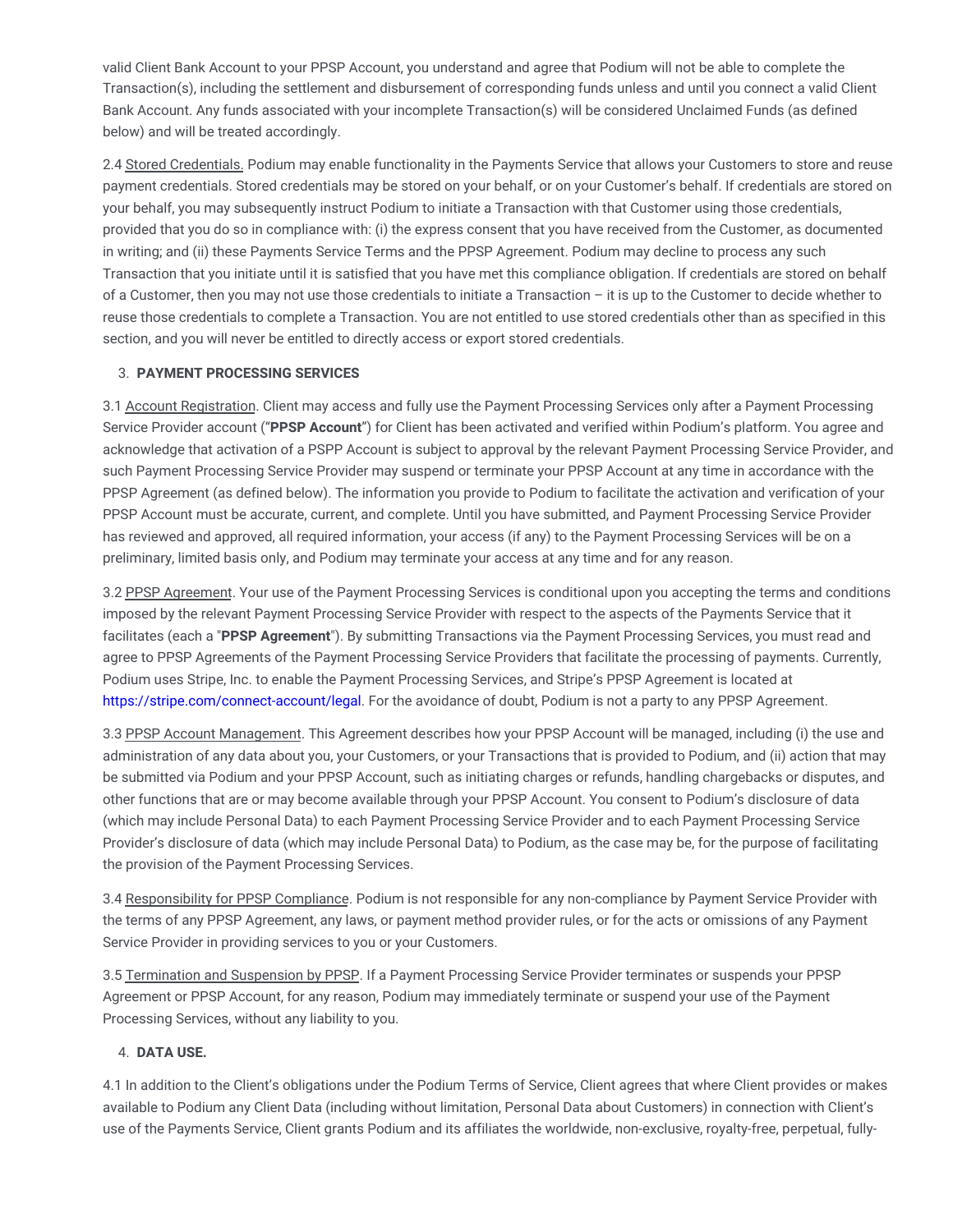paid-up, and irrevocable, right to (i) to collect, use, retain, transfer, and disclose Client Data (including to Podium's third party service providers) in order to provide the Payments Service to Client and (ii) to enable Podium to use Client Data to: (a) provide the Payments Service; (b) mitigate fraud, financial loss, or other harm; (c) analyze and improve, and incorporate Client Data into, Podium's products, systems, and tools. Any information, including Personal Data, provided by Client in connection with the Payments Service will be subject to Podium's **[Privacy](https://legal.podium.com/#privacypolicy-us) Policy**.

4.2 Podium may disclose Client Data pursuant to a data subject access request or consumer data request as required by applicable law, provided that to the extent permitted under applicable law, Podium notify Client of any such disclosure. Notwithstanding anything herein to the contrary, Podium will be permitted to retain and use Client Data (to the extent such use is permitted under these Payments Service Terms) associated with a chargeback after the expiration or termination of your applicable Subscription Documentation. Solely for purposes of the California Consumer Privacy Act of 2018, Cal. Civil Code § 1798.100 et seq. (as may be amended from time to time) (the "**CCPA**"), (i) Podium is acting as a Service Provider (as defined in the CCPA) for Client as a Business (as defined in the CCPA), (ii) except as set forth herein, Podium is prohibited from selling the Client Data or retaining, using, or disclosing the Client Data for any purpose other than for the specific purpose of performing the Payments Service, (iii) Client hereby instructs Podium that the Business Purpose includes Podium (and its service providers) using and retaining the Client Data internally for the benefit of all of Podium's clients, including detecting fraud, optimizing e-commerce solutions and similar performance enhancing purposes, and (iv) Podium understands and will comply with the restrictions herein.

#### 5. **CLIENT OBLIGATIONS.**

5.1 Representations and Warranties. Client warrants and represents that it: (i) will comply with this Agreement; (ii) will ensure that its employees, contractors, and agents will at all times comply with the terms of this Agreement; (iii) will only use the Payments Service for bona fide commercial Transactions with its Customers, which have been authorized by those Customers; (iv) will research any Transaction and, if necessary, contact the Customer before completing or fulfilling the Transaction, if Client is unsure if such Transaction is erroneous or suspicious; (v) will be responsible for managing Client's relationship with its Customers, including communication, selling, and providing products and services, and handling any disputes or returns with such Customers; (vi) if applicable, will be responsible for providing all notices and obtaining all consents as required under applicable federal and state auto-renewal regulations and any other applicable laws or regulations in connection with recurring payments or subscription transactions and will, at a minimum, be responsible for informing Customers before submitting the charge that the relevant charges will be imposed on an ongoing basis and explain the method of cancelling the Customer's recurring billing or subscription; (vi) will be responsible for providing any other required notices and obtaining all consents as required under applicable laws, rules, regulations, or contract obligations governing any other features of the Payments Service Client uses under this Agreement; and (vi) will ensure that the form and content of any invoices Client generates and sends to its Customers using the Payments Service will comply with applicable law and are sufficient to achieve the legal or tax effects Client is trying to achieve. You affirm that you are solely responsible for the nature and quality of the products or services you provide and for the delivery, support, refunds, returns, and any other ancillary services you provide to your Customers.

5.2 Additional Representations. Client further represents and warrants that it: (i) has obtained necessary consent from the Customers in order for Podium to use Client Data in accordance with these Payments Service Terms, (ii) has provided notices to Customers, as required under applicable law, (iii) if applicable, has obtained consent from Customers to use automated decision making, (iv) has provided Customers with the ability to exercise any access rights as required under applicable law, and (v) complies with any requirements or limitations regarding the processing of Personal data and data of minors, in each case, to the extent required under applicable law.

5.3 Unauthorized Activity. Client is responsible for any activity initiated using credentials issued by Podium or any Payment Service Provider. Where Podium incurs any losses based on unauthorized activity initiated by Client or on Client's behalf, Client is financially liable for such losses. Such losses may be deducted from Client's PPSP Account, or Podium may require Client to pay such losses.

#### 6. **REQUIREMENTS, LIMITATIONS AND RESTRICTIONS**

6.1 Compliance with Laws. You must use the Payments Service in a lawful manner, and must obey all laws, rules, and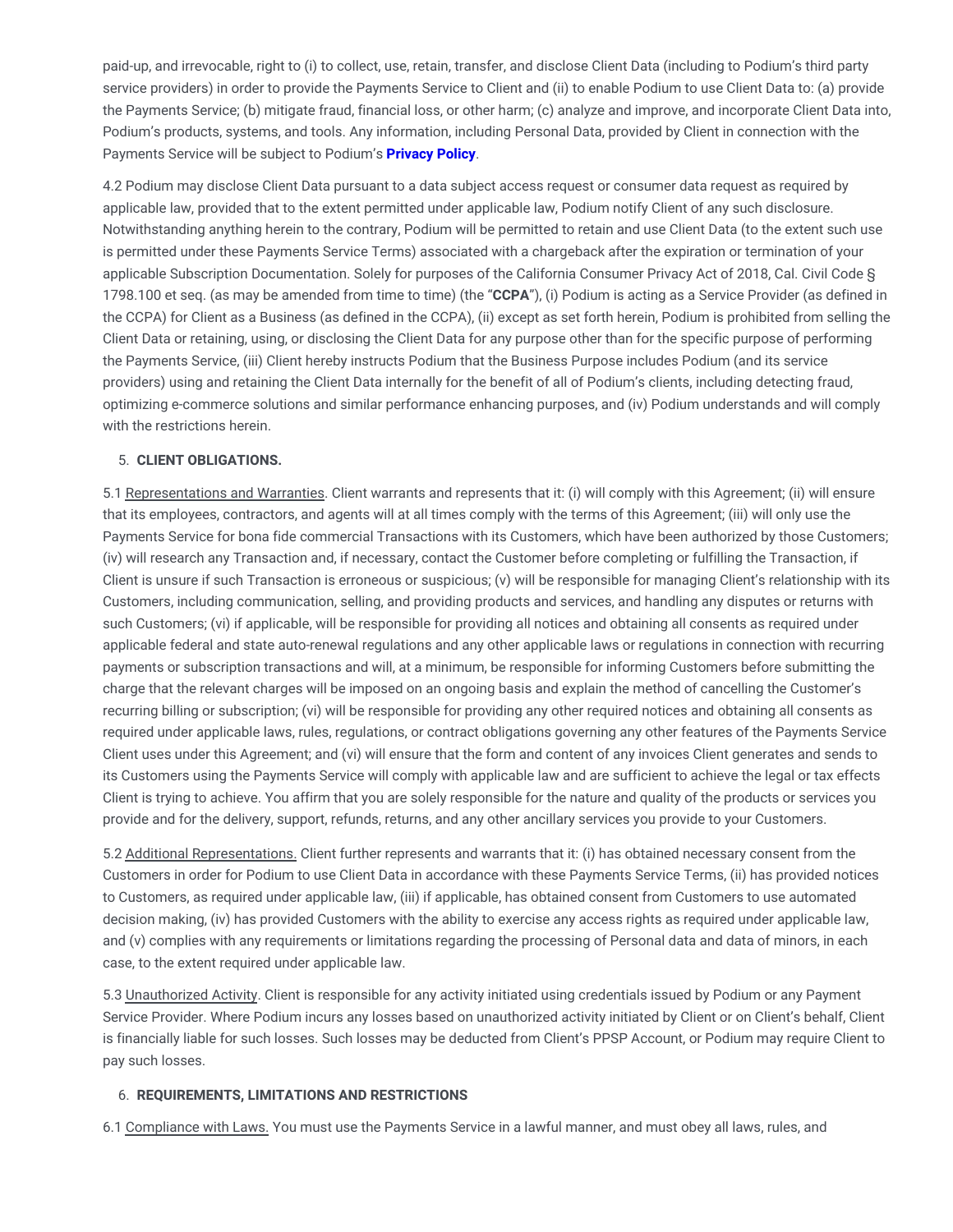regulations ("**Laws**") applicable to your use of the Payments Service. As applicable, this may include compliance with domestic and international Laws related to the use or provision of financial services, notification and consumer protection, unfair competition, privacy, and false advertising, and any other Laws relevant to Transactions.

6.2 Prohibited Businesses. You may not use the Payments Service to enable any person (including you) to benefit from any activities Podium (or Payment Service Provider) has identified as a restricted business or activity ("**Prohibited Businesses**"), including those businesses listed in the **Podium [Acceptable](https://legal.podium.com/#aup-us) Use Policy** and the **Stripe [Restricted](https://stripe.com/restricted-businesses) Business List**, as well as any pornography, gambling, and/or firearms related businesses, activities, or transactions. "Prohibited Businesses" also includes any country, organization, entity, or person embargoed or blocked by any government, including those on sanctions lists identified by the United States Office of Foreign Asset Control (OFAC). If you are uncertain whether a category of business or activity is restricted or have questions about how these restrictions apply to you, please contact Podium.

6.3 Other Restricted Uses. You may not use the Payments Service to facilitate illegal Transactions or to permit others to use the Payments Service for personal, family, or household purposes. In addition, you may not allow, and may not allow others to: (i) access or attempt to access non-public systems, programs, data, or services; (ii) copy, reproduce, republish, upload, post, transmit, resell, or distribute in any way, any data, content, or any part of the Payments Service, documentation, or Podium's website except as expressly permitted by applicable Laws; (iii) act as service bureau or pass-through agent for the PPSP Account with no added value to your Customers; (iv) transfer any rights granted to you under this Agreement; (v) work around any of the technical limitations of the Payments Service or enable functionality that is disabled or prohibited; (vi) reverse engineer or attempt to reverse engineer the Payments Service except as expressly permitted by Laws; (vii) perform or attempt to perform any actions that would interfere with the normal operation of the Payments Service or affect use by Podium's other users; or (ix) impose an unreasonable or disproportionately large load on the Payments Service.

#### 7. **FEES, SETTLEMENT & PAYOUT SCHEDULE**

7.1 Fees. In addition to any other Fees due to Podium under the Subscription Documentation, Client will pay a fee assessed on a per Transaction basis ("**Transaction Fee**") and any additional fees for additional features within the Payments Service which may be made available by Podium from time to time (including, if applicable, a fee for use of the Premium Fraud Protection Service)(the Transaction Fees, together with the additional fees (if any), are "**Payments Service Fees**", which form part of the Fees, as that term is defined in the Podium Terms of Service).

7.2 Determining Fees. Fees are set by Podium in its sole discretion, and Fees are payable in accordance with these Payments Service Terms, the Podium Terms of Service, and your applicable Subscription Documentation. If no Payments Service Fees are specified on your Subscription Documentation, your use of the Payments Service will be subject to Podium's then-current rates, available at the **[Podium](https://www.podium.com/pricing/) Pricing Page**. Podium may revise the Payments Service Fees at any time, by providing notice to Client, with the change in Fees effective thirty (30) days from the date of the applicable notice. In addition to the Fees, you must reimburse Podium for any liabilities incurred by Podium as a result of your use of the Payments Service in a manner not permitted by this Agreement or a PPSP Agreement, including penalties and fines. You agree that Podium will have the right to deduct the applicable Fees (including the Payments Service Fees) and any amounts otherwise due to Podium from your PPSP Account. If your PPSP Account balance is insufficient, Podium may debit the Client Bank Account to recover owed amounts.

7.3 Settlement. Podium will arrange to settle Transaction funds to your Client Bank Account in accordance with the Payout Schedule (defined below). You affirm that the account you designate as your Client Bank Account for the purposes of this agreement is: (i) owned by you, and (ii) titled in your legal name or trade name. You also affirm that you are authorized to initiate settlements to and debits from the Client Bank Account you designate. You also agree that Podium has the right to withhold settlement to your Client Bank Account if we reasonably determine that we have incurred or may incur losses resulting from credit, fraud, or other legal risks associated with your use of the Payments Service. If we exercise our right to withhold the settlement of funds for any reason, we will communicate the general reason for withholding the funds and give you a timeline and description of the preconditions that must be satisfied for releasing the funds.

7.4 Payout Schedule. In your Podium dashboard, Podium will specify the frequency of payouts of your balance to your Client Bank Account ("**Payout Schedule**"). The Payout schedule may vary depending on your Podium Account type, and Podium may delay or withhold a payout, notwithstanding the Payout Schedule, if Podium is entitled to do so under this Agreement. The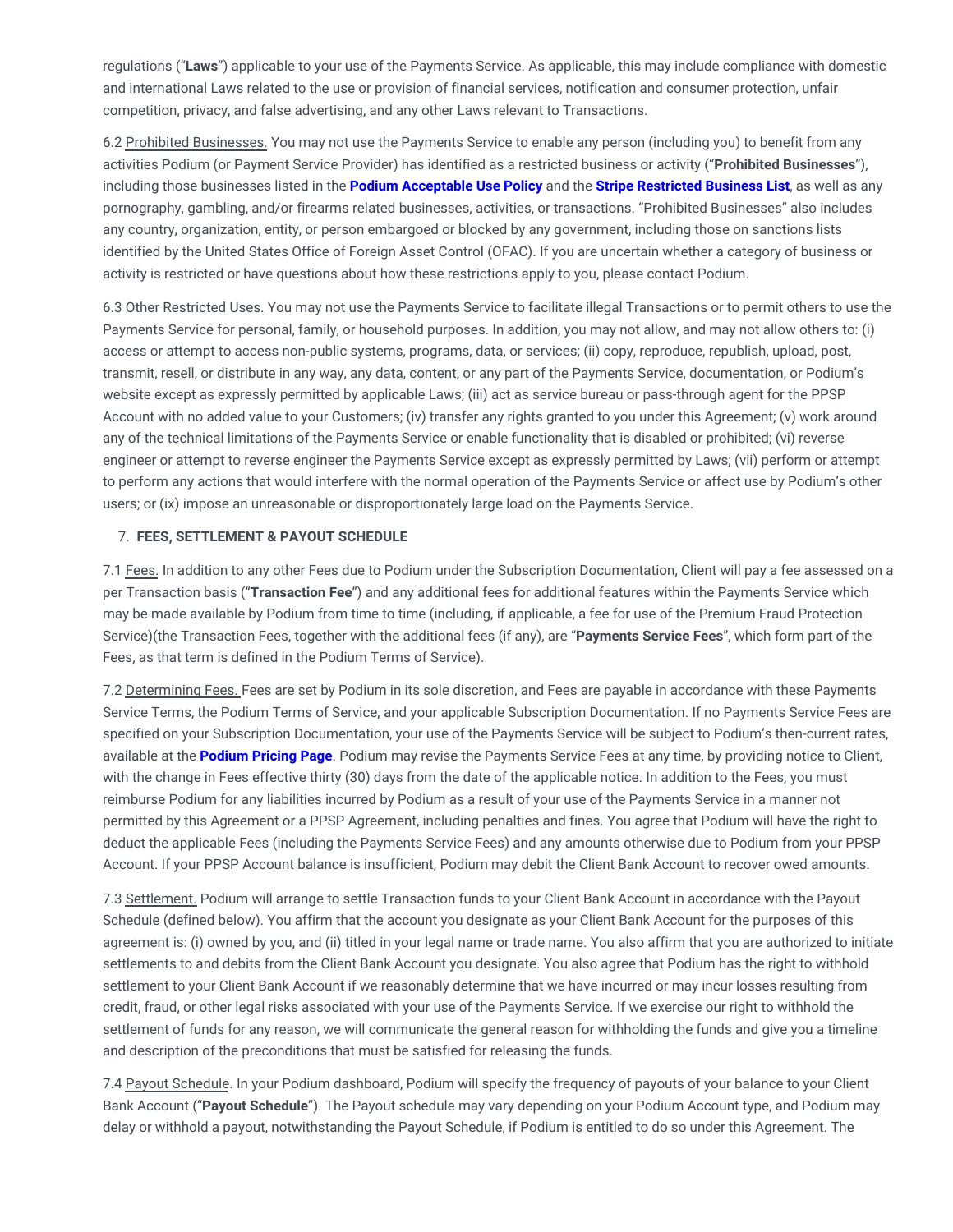Payout Schedule refers to the time at which Podium will attempt to initiate a payout, and Podium will not be responsible for any nonconformance with the Payout Schedule due to the acts or omissions of any third party (e.g., a telecommunications provider or financial institution). The payout amount may also take some time to appear in your Client Bank Account balance, due to the operation of systems outside of Podium's control.

7.5 Reserve. If Podium determines your use of the Payments Service exposes or is likely to expose Podium to liability, Podium may set an amount of funds that Podium will hold to offset this risk ("**Reserve**"). Podium may fund the Reserve from your PSPP Account balance, from funds that you provide, or by debiting the Client Bank Account, and Podium may use the Reserve to offset any amounts that you owe Podium. A failure to fund a Reserve as required by Podium will constitute a breach of this Agreement, and Podium may hold the Reserve until Podium determines that it is no longer necessary.

7.6 Unclaimed Funds or Dormant Accounts. If you leave any funds dormant in a PPSP Account, or if you do not link and/or maintain a link to a valid Client Bank Account, you may have a balance that is deemed "unclaimed" or "abandoned" under applicable law ("**Unclaimed Funds**"). In such an event, Podium may be required by law to deliver the Unclaimed Funds to various government agencies. To the extent required by applicable law, Podium will give you notice if we hold Unclaimed Funds payable to you in an account beyond the applicable dormancy period for abandoned property. If Podium or the Payment Processing Service Provider are unable to contact you, we will treat the Unclaimed Funds in your PPSP Account as abandoned and will deliver them to the appropriate government authority.

#### 8. **SUSPENSION & TERMINATION**

8.1 Podium may refuse, condition, or suspend any Transactions that we believe: (i) may violate this Agreement; (ii) are unauthorized, fraudulent, or illegal; or (iii) expose you, Podium, or others to risks unacceptable to Podium. If we suspect or know that you are using or have used the Payments Service for unauthorized, fraudulent, or illegal purposes, we may share any information related to such activity with the appropriate financial institution, regulatory authority, or law enforcement agency consistent with our legal obligations. This information may include information about you, your Payment Provider Account, your Customers, and Transactions made through your use of Payment the Services.

8.2 Podium may also suspend your access to and/or use of the Payments Service, your PPSP Account, and your access to funds in your account, or terminate this Agreement, at any time if you are in breach of this Agreement, a PPSP Agreement, or Podium believes that your continued use of the Payments Service creates, or is likely to create a risk of harm to Podium, a Customer, or any other third party.

8.3 Termination of the Payments Service Terms means that you will no longer be authorized to access the Payments Service, which includes the ability to submit Transactions via the Payment Processing Services, however termination will not affect your continued liability with respect to Transactions that you submit prior to date of termination.

#### 9. **LIMITATIONS ON PODIUM'S LIABILITY**

9.1 Podium is not responsible for Client's obligations to its Customers (including properly describing and delivering the goods or services being sold to Customers). You are solely responsible for, and Podium expressly disclaims all liability for, your compliance with applicable laws and obligations related to your provision of the goods or services to your Customers. This may include providing customer service, notification and handling of refunds or Customer complaints, provision of receipts, registering your legal entity, or other actions not related to the Services. You agree to indemnify Podium for any losses we incur based on your failure to properly describe or deliver goods or services, or comply with your legal or contractual obligations to Payment Service Provider or your Customers.

9.2 This Section is in addition to, and does not limit in any way, the risk allocation provisions of the Podium Service Terms.

#### 10. **ADDITIONAL SERVICES**

10.1 From time to time, Podium may offer Services that supplement the Payments Service ("**Additional Services**"). Additional Services are Payments Services that are subject to additional terms and conditions, and you accept the relevant additional terms and conditions when you use an Additional Service.